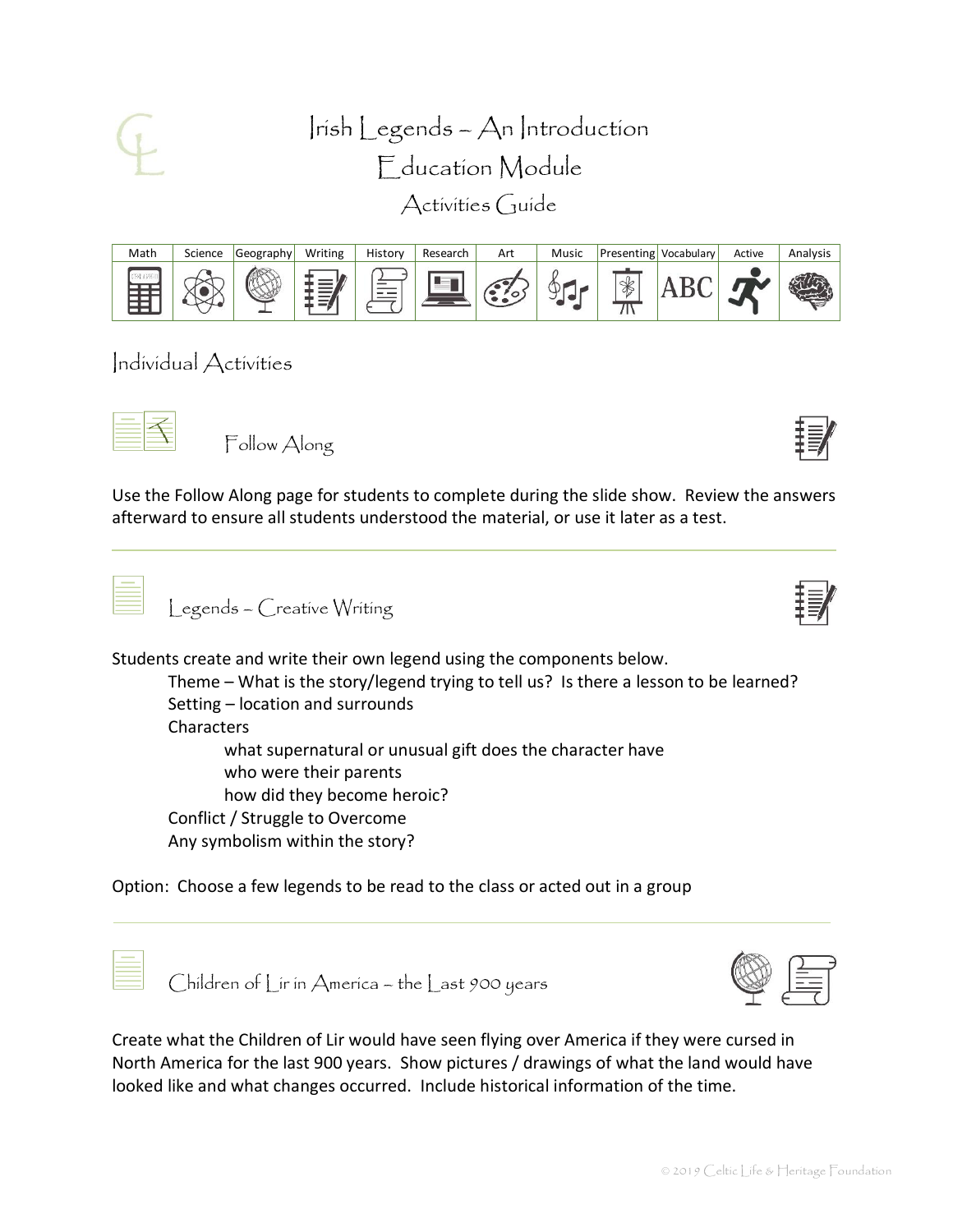Individual Activities, cont.

## Weather Map

Create a weather map based on a scene from an Irish legend. The legend can be one from the presentation or another Irish legend they find, know, or research.

Map must include key code identifying:

Temperature, Cloud Coverage, Water, Rain/snow (if applicable)

Include a short write up of how weather may have impacted their travel depending on what time of year the travel occurred.

Option: Do as a group project following the travels of an Irish Legend, one weather map for each stage of their journey.

Science – Giant's Causeway



Have each student research how Giant's causeway was formed and write a brief paper summarizing what they found. Include answers to the following questions:

- How was Giant's causeway formed?
- Why would the early Irish create a story?
- Are these formations found anywhere else in the world?
- Are there any similar formations in the United States?

As part of their report, include a life size cut out of the hexagon shape of a columns.

Option: Include illustrations, photographs, or other supplements.

Option: Have all students bring their life size shapes and put on the ground to get a feel for how big the columns are.

Option: Have students be the giants causeway: sit on the floor, on chairs, and stand up with the hexagon cutouts held on top of their head to get an idea of what it feels like to be there.

Word Match



Using the worksheet, students match the words to their definitions. Two levels available.

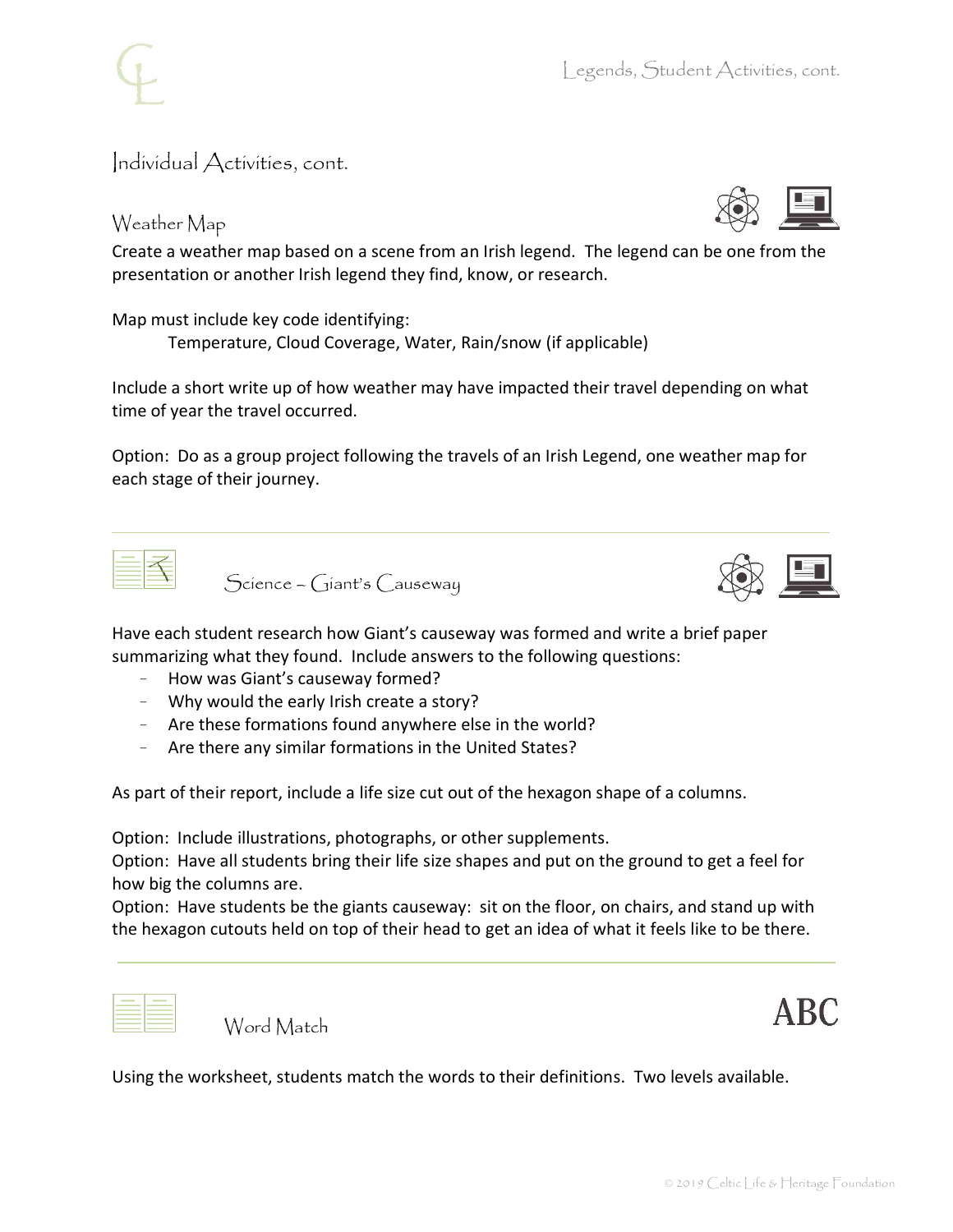Individual Activities, cont.

## Swans Eye View

Show the path the swans would have taken, as they flew to their next destination. Include on their drawing/map:

How far swans can fly before needing to rest/eat Which lakes/ponds would they most likely have stopped? What landmarks would they have used to navigate? Show distance travelled.

Option: Include a short write up of how, before GPS and electronics, how similar and how different the swans flight travel would have been to human travel when humans first began to fly.

Modern Day Faery Stories

Have students scour the internet for modern day faery stories: where belief in faeries or concern for disturbing a faery fort or tree changed modern day actions. Write a report of what happened. Be sure to site references.

Option: Students give a "news" report on what they find to include downloaded pictures if applicable.

Example articles:

https://www.telegraph.co.uk/news/2017/08/08/ancient-fairy-curse-causing-dips-road-claimsirish-mp/

http://manmythmagic.blogspot.com/2013/02/how-fairy-traditions-influence-modern.html https://www.ancient-origins.net/news-mysterious-phenomena/irish-lore-keeper-gives-direwarning-us-company-will-be-cursed-if-ancient-020515





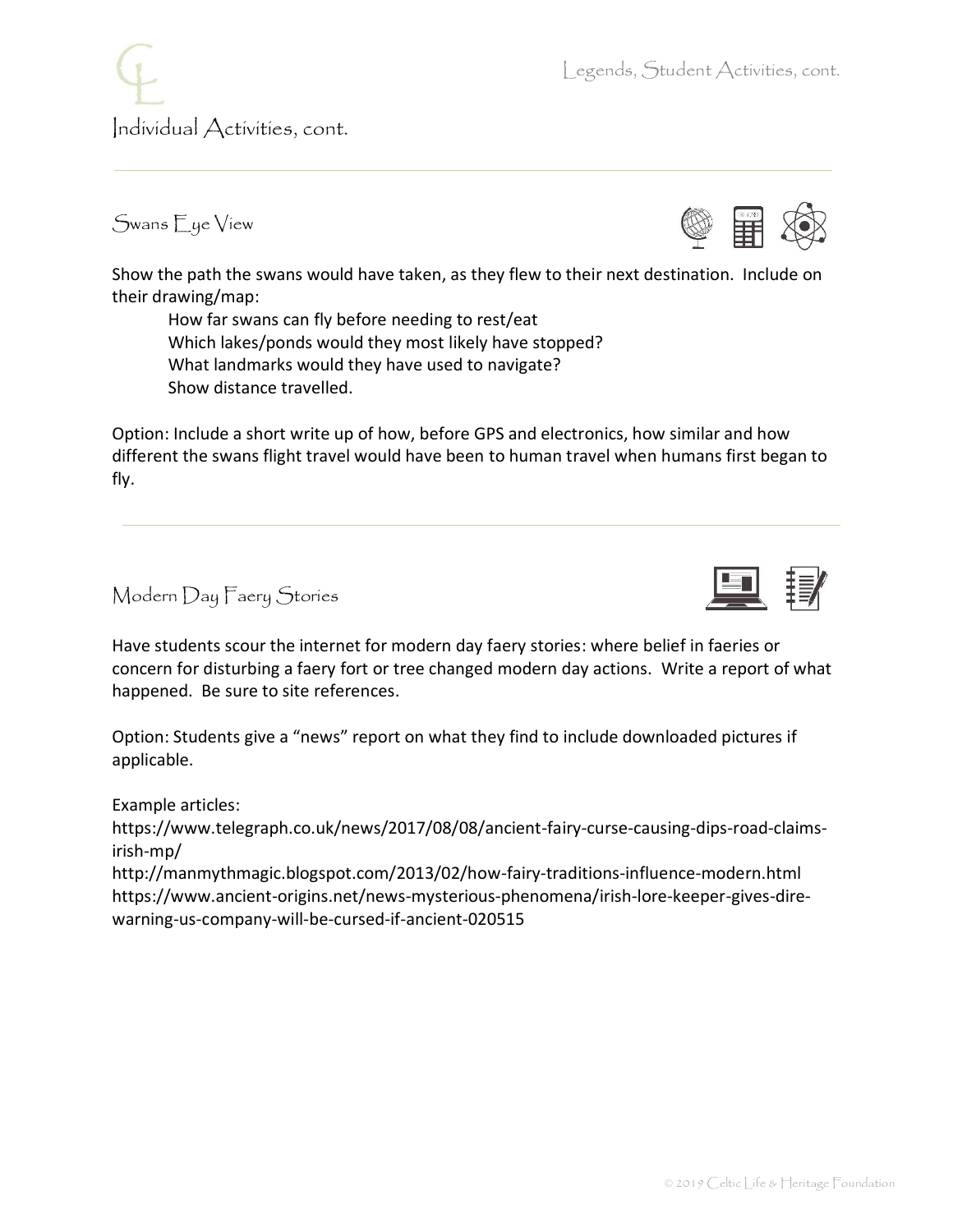

「!」 早

 $\begin{tabular}{|c|c|c|c|} \hline \textbf{$\ast$} & \textbf{$\ast$} \\ \hline \textbf{$\ast$} & \textbf{$\ast$} \\ \hline \textbf{$\ast$} & \textbf{$\ast$} \\ \hline \textbf{$\ast$} & \textbf{$\ast$} \\ \hline \textbf{$\ast$} & \textbf{$\ast$} \\ \hline \textbf{$\ast$} & \textbf{$\ast$} \\ \hline \textbf{$\ast$} & \textbf{$\ast$} \\ \hline \textbf{$\ast$} & \textbf{$\ast$} \\ \hline \textbf{$\ast$} & \textbf{$\ast$} \\ \hline \textbf{$\ast$} & \textbf$ 

## Small Group Activities





One person in the group is the newscaster, another the interviewer, another being interviewed (or multiple being interviewed) in order to tell the news story. Include pictures if possible. Be sure to cite references.

Option: Film the news story using smartphones or cameras and share with the class.

#### Example articles:

https://www.telegraph.co.uk/news/2017/08/08/ancient-fairy-curse-causing-dips-road-claims-irish-mp/ http://manmythmagic.blogspot.com/2013/02/how-fairy-traditions-influence-modern.html https://www.ancient-origins.net/news-mysterious-phenomena/irish-lore-keeper-gives-dire-warning-uscompany-will-be-cursed-if-ancient-020515



Improv Legends



Divide the class into groups. Each group is given a legend from the presentation to pantomime – no words are allowed to be used. Give each group time to work out how they will present. Each group pantomimes their legend while the rest of the class must guess what the legend is.

Option: Time each group. The one that is guessed in the least amount of time wins.



The Science of a Slingshot



Divide the class into groups. Each group creates a slingshot (the pull kind, not the swing kind). Each student in the group takes on a role: data collection, graphing, summary of findings, photographer/videographer; all shoot the slingshot at a target. Report findings to class.

Option: The most accurate slingshotter from each group competes to see who is the Champion that defeats Balor and wins the battle for the Tuatha de Danan.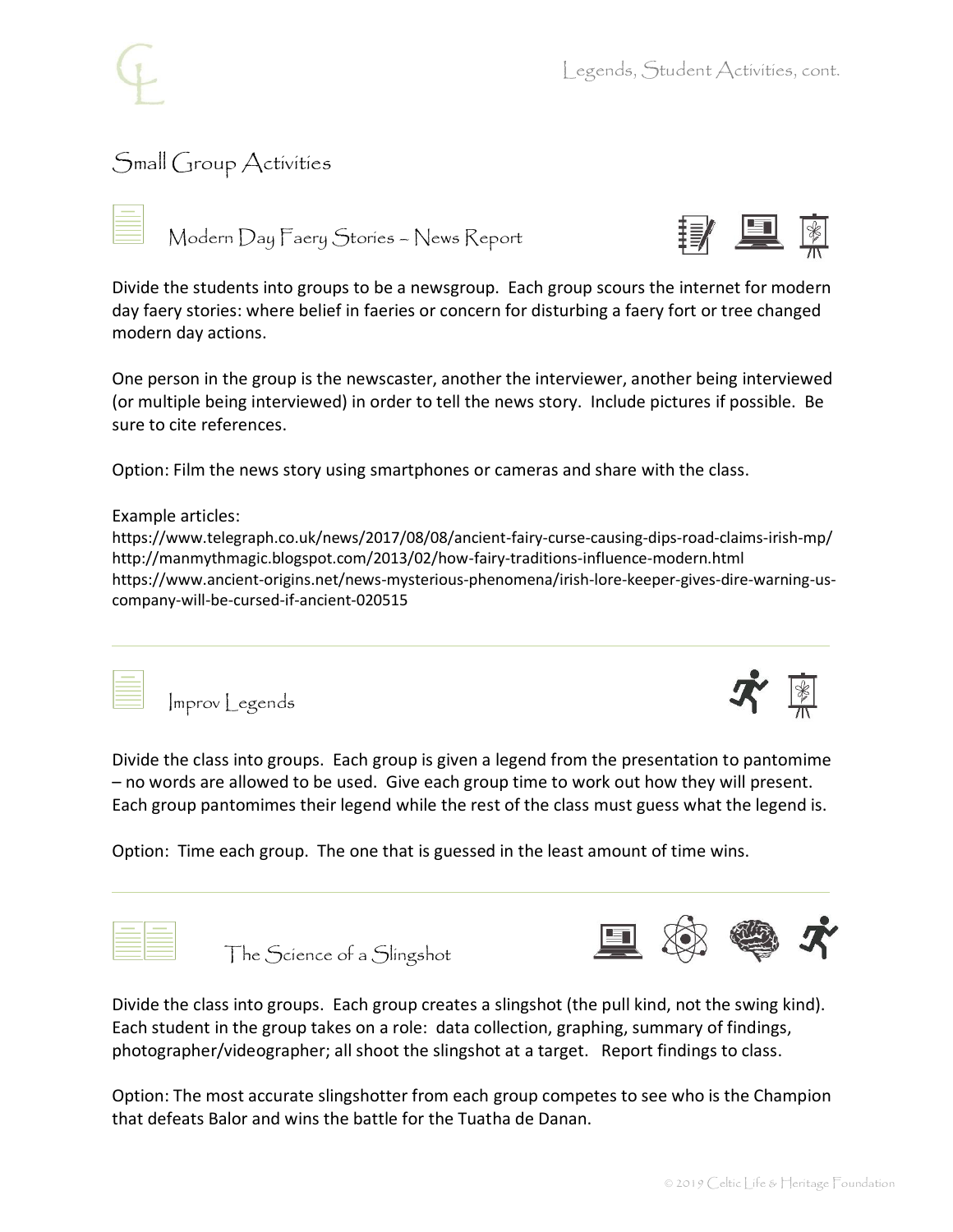# Small Group Activities

Story Flip Book

Divide the students into groups. Each group chooses an Irish legend from the presentation or other Irish Legend of their choosing. Flip book consists of 8-10 pages to include:

| Title                                |
|--------------------------------------|
| <b>Drawings</b>                      |
| Story                                |
| Lesson learned / Morale of the story |

Drawings can be on separate pages within the flip book or integrated with the text of the story. Staple on colored paper and post around classroom.

Option: Have each group present to the class

Option: Have each group photograph their pages and make a digital flip book.



Irish Provinces



Divide the class into four groups, one for each province in modern Ireland. Each group will research their province finding what is unique about it. Create a presentation including:

- Geography
- Biggest tourist spots
- History
- Weather
- Population / Major cities
- Types of resources / land fertility
- Tartan / Plaid
- Flag & what the symbols/colors stand for

Option: Create a large map of Ireland and post. Each group posts their information inside their province then take turns presenting their information to the class.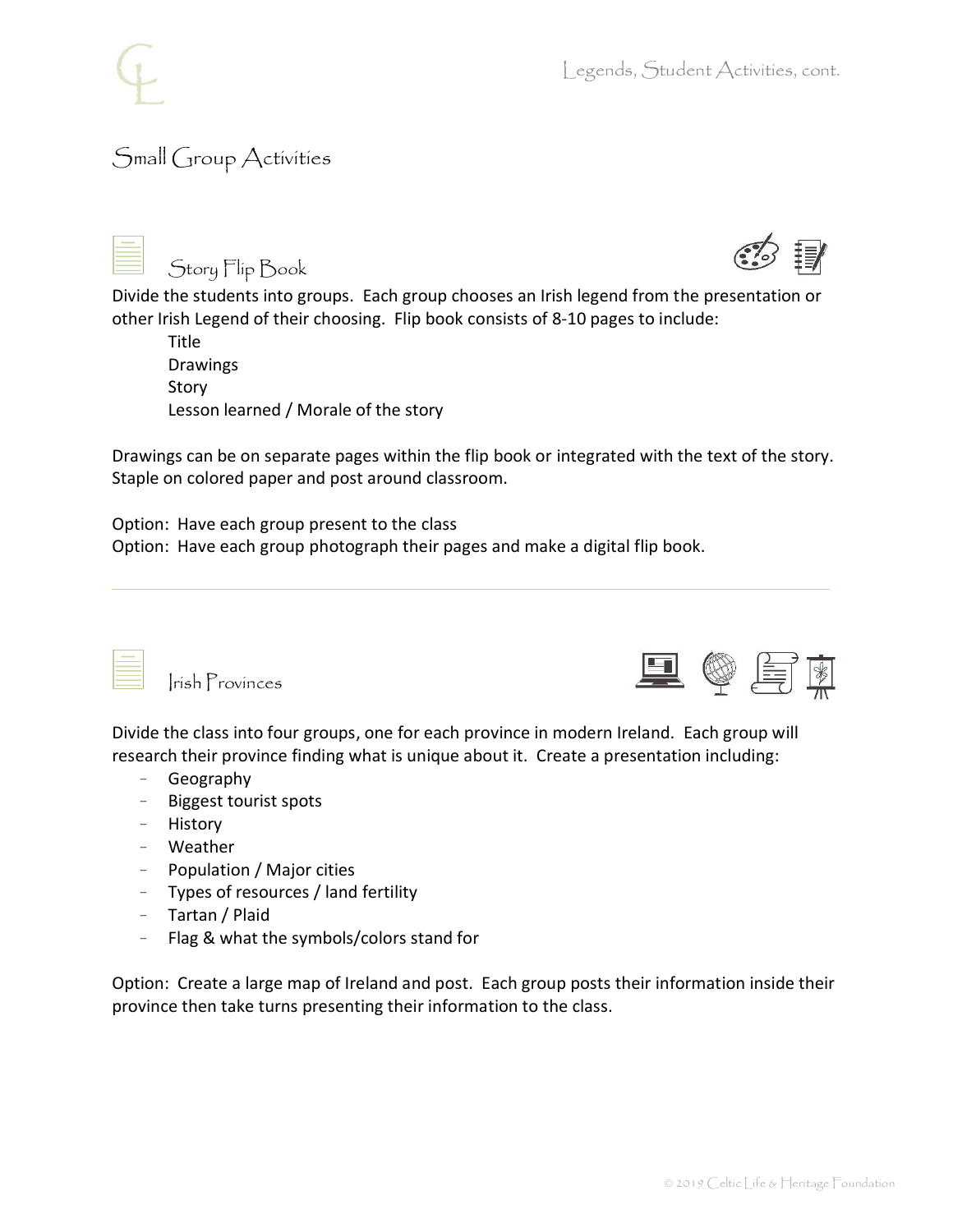Irish Legends

Small Group Activities, cont.

Diorama of a Scene

Divide the class into groups. Have each group choose an Irish legend not covered in the presentation. Group creates a script and act out in front of the class complete with costumes and props.

Option: Choose a legend from one of the student's heritage or an American legend Option: Have each group film their legend and play for the class. Have popcorn while watching the movies.

Have each group choose one (or more) scenes from the presentation, or scenes from one of the legends covered, and create a diorama using a shoebox or other structure. Each group presents their diorama in the order of the presentation or story.

Option: Have each group choose a section and each student creates one of the scenes. Put together in order and have groups tell the story.

 $$5$  Play Seanchaí (requires purchase or class sponsorship of Irish card game)

In groups of 2-4 students play Seanchaí, an Irish card game available on Celtic Life & Heritage's website. For a longer event, stage a tournament or add to Irish Banquet activities.

Learn about Irish Culture while having fun! The various suits and basic play can be found on our website. Games may be purchased from our website – or ask for a free classroom sponsorship.

*https://www.celticlifeandheritage.org/seanchai.html*

Seanchaí (pron. shan-a-kee) means bearer of Old Lore.

Seanchaí presents many aspects of Irish Culture in its various suits:

Warfare, Religion, Landscape/Geography, Shamrocks (flora/fauna), National Treasures, Human Roles, Legends, Stonework, Dark Legends, Faery/Leprechaun





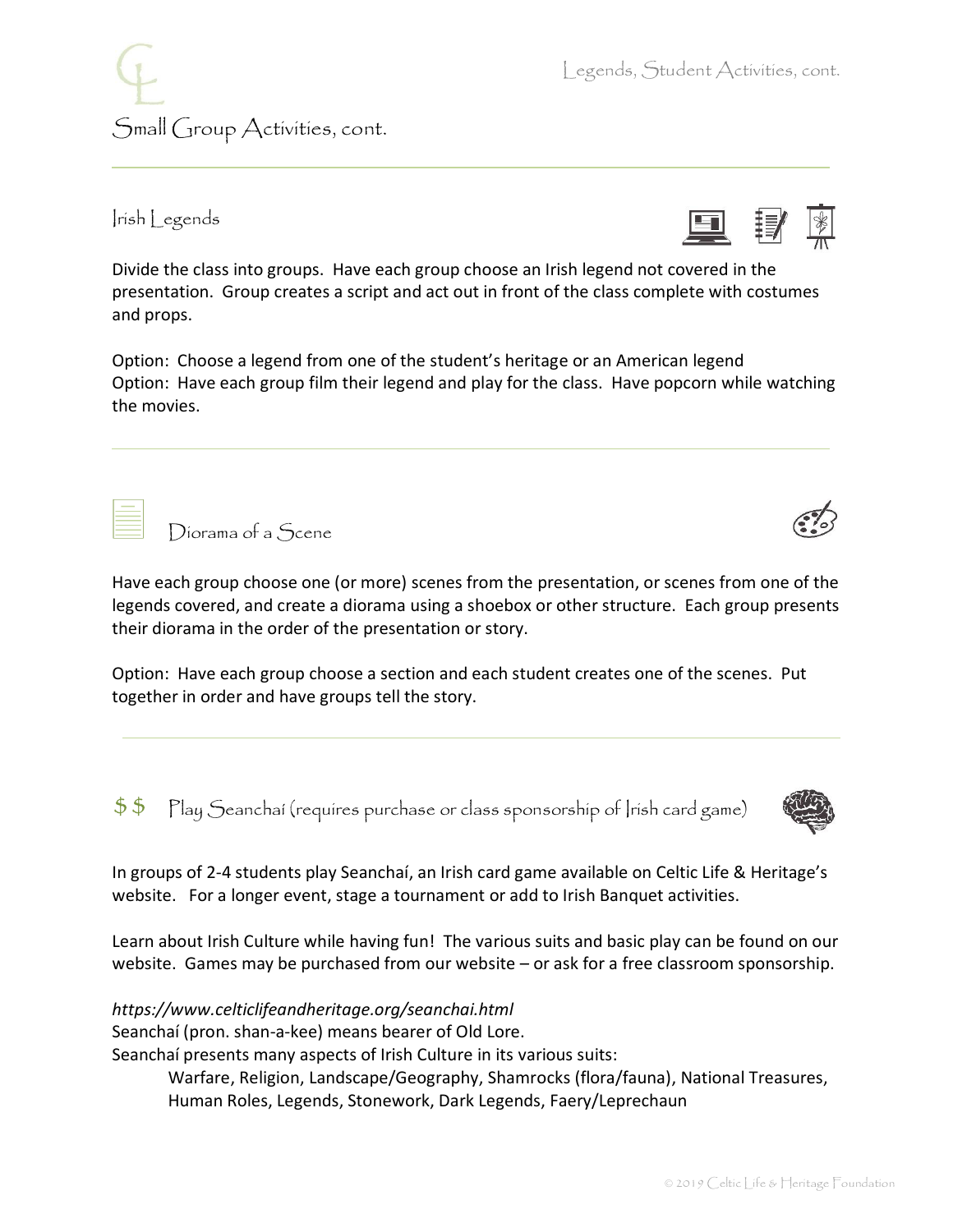

Pop Up Superstitions

Have each student research superstitions from America, Ireland, or their own heritage. They can ask their family, write down ones they already know or believe, or research online.

Ask for a volunteer from the class to go first. The student shares the superstition. If another student knows about, or has heard that superstition in their own family/culture, they stand up. The first person to "pop" up goes next and states one of theirs. If no student "pops" up, ask for another volunteer or select a student to go next. Continue until there are no more superstitions to share.

Option: Have students research the origin of the superstition. Option: Have a general discussion of how superstitions start and survive.

class act out what is happening. Choose students at random to be the characters, or entire sections of the class to be the "army" or "tribe", depending on the legend.

Improv Legends

Have an Irish Banquet

Have each student bring either an Irish dish, music, or support products (plates, napkins, etc.). Students can dress up as different characters from the presentation or other Irish Legends.

The teacher or advanced student reads one of the provided scripts while students from the

Irish Legend Parade

Create a parade with masks, costumes, etc. March the parade through other classrooms.